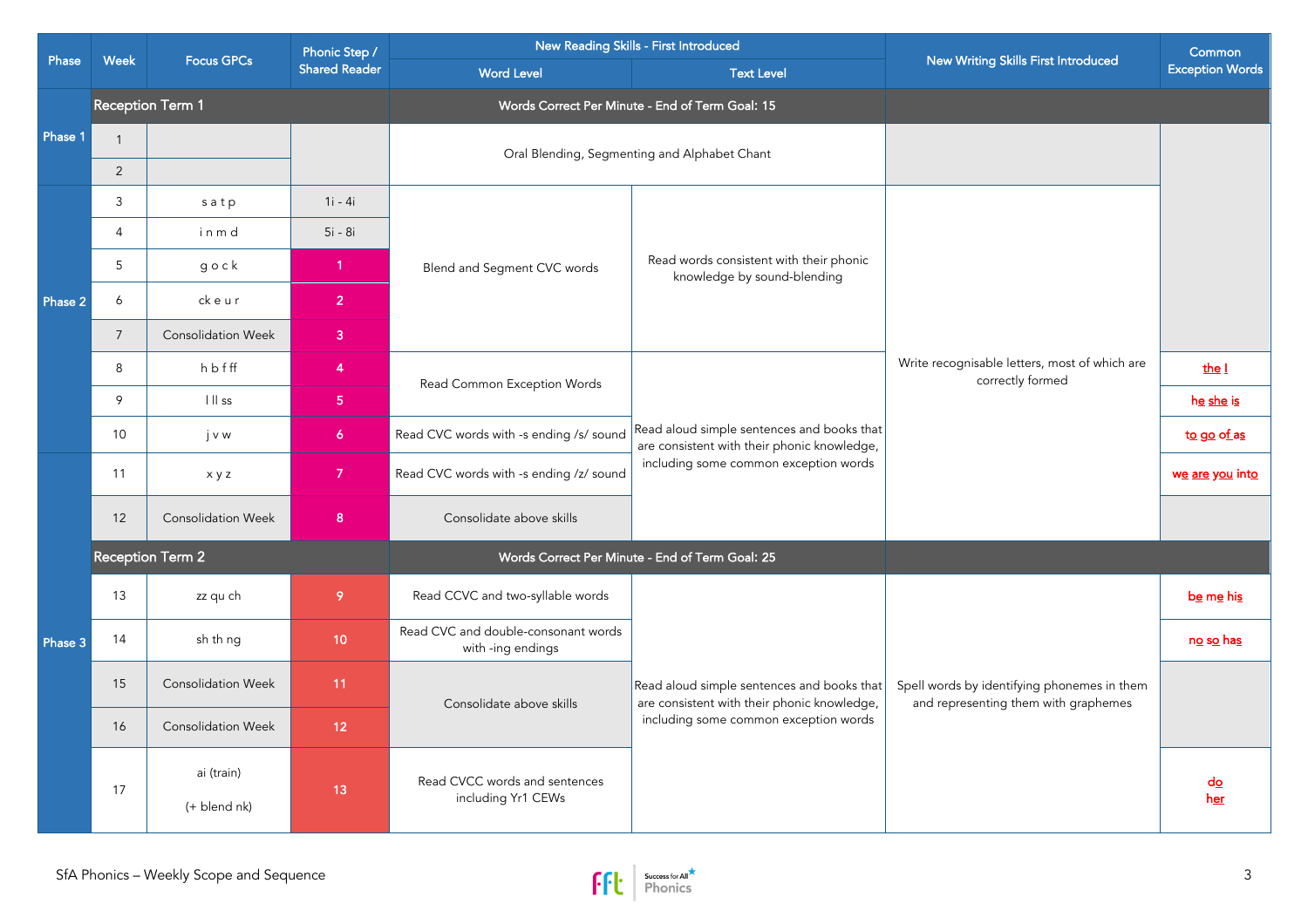|       |      | Focus GPCs                                                | Phonic Step / | New Reading Skills - First Introduced               |                                                                                                                                                               |                                                                                     | Common                                     |
|-------|------|-----------------------------------------------------------|---------------|-----------------------------------------------------|---------------------------------------------------------------------------------------------------------------------------------------------------------------|-------------------------------------------------------------------------------------|--------------------------------------------|
| Phase | Week |                                                           |               | <b>Shared Reader</b>                                | <b>Word Level</b>                                                                                                                                             | <b>Text Level</b>                                                                   | New Writing Skills First Introduced        |
|       | 18   | ee (tree)                                                 | 14            |                                                     | Read aloud simple sentences and books that<br>are consistent with their phonic knowledge,<br>including some common exception words                            |                                                                                     | my<br>by                                   |
|       | 19   | igh (light)                                               | 15            |                                                     |                                                                                                                                                               |                                                                                     | $\overline{a}$ sk*<br>$our$                |
|       | 20   | oa (goat)                                                 | 16            | Read CVCC words and sentences                       |                                                                                                                                                               |                                                                                     | says<br>they                               |
|       | 21   | oo (zoo)                                                  | 17            | including Yr1 CEWs                                  |                                                                                                                                                               | Spell words by identifying phonemes in them<br>and representing them with graphemes | said<br>was                                |
|       | 22   | oo (book)                                                 | 18            |                                                     |                                                                                                                                                               |                                                                                     | were<br>put<br>$\underline{\mathsf{a}}$ ll |
|       | 23   | ar (car)                                                  | 19            |                                                     |                                                                                                                                                               |                                                                                     | there<br>like                              |
|       | 24   | <b>Consolidation Week</b>                                 | 20            | Consolidate above skills                            |                                                                                                                                                               |                                                                                     |                                            |
|       |      | Reception Term 3                                          |               |                                                     | Words Correct Per Minute - End of Term Goal: 35                                                                                                               |                                                                                     |                                            |
|       | 25   | or (corn)<br>Common Alternatives:<br>(/or/ ore; /s/ se)   | 21            | Read CVCC words and sentences<br>including Yr1 CEWs | Demonstrate understanding of what has<br>been read to them by retelling stories and<br>narratives using their own words and<br>recently introduced vocabulary | Write simple phrases and sentences that can be<br>read by others                    | <u>here</u><br>where                       |
|       | 26   | ur (purple)                                               | 22            | Read CVC words with -es endings                     |                                                                                                                                                               |                                                                                     | today<br>when<br>what                      |
|       | 27   | ow (cow)<br>Common Alternatives:<br>(/d/ ed; /t/ ed)      | 23            | Read CVC words with -ed endings                     |                                                                                                                                                               |                                                                                     | come<br>some                               |
|       | 28   | oi (boil)<br>Common Alternatives:<br>$\frac{1}{z}$ ze se) | 24            | Read sentences with contraction words               |                                                                                                                                                               |                                                                                     | push<br>pull                               |
|       | 29   | ear (clear)                                               | 25            | Consolidate above skills                            |                                                                                                                                                               |                                                                                     | friend<br>school<br>$out$                  |
|       | 30   | <b>Consolidation Week</b>                                 | 26            | Consolidate above skills                            | Anticipate - where appropriate - key events<br>in stories                                                                                                     |                                                                                     |                                            |
|       | 31   | air (hair)                                                | 27            |                                                     |                                                                                                                                                               |                                                                                     | one<br>once                                |
|       | 32   | ure (pure, picture)<br>Common Alternatives:               | 28            | Consolidate above skills                            |                                                                                                                                                               |                                                                                     | <u>your</u><br>love                        |
|       |      | (Vv / ve)<br>SfA Phonics - Weekly Scope and Sequence      |               | FFE                                                 | Success for All<br>Phonics                                                                                                                                    |                                                                                     | $\overline{4}$                             |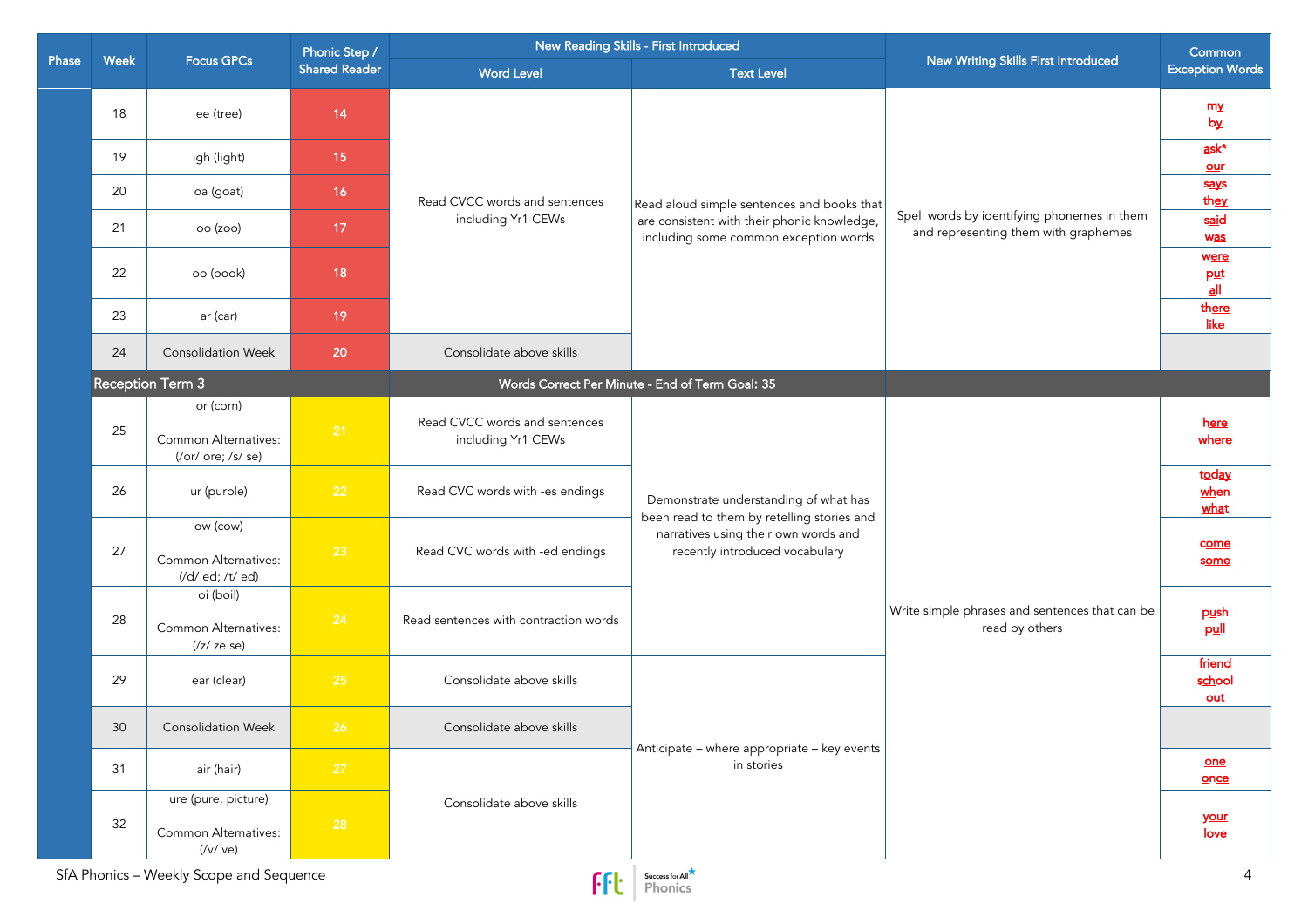| Phase   |               | <b>Focus GPCs</b>                                              | Phonic Step /        |                                                       | New Reading Skills - First Introduced                                                                                                                                                                                     | New Writing Skills First Introduced                                                                | Common                                             |
|---------|---------------|----------------------------------------------------------------|----------------------|-------------------------------------------------------|---------------------------------------------------------------------------------------------------------------------------------------------------------------------------------------------------------------------------|----------------------------------------------------------------------------------------------------|----------------------------------------------------|
|         | Week          |                                                                | <b>Shared Reader</b> | <b>Word Level</b>                                     | <b>Text Level</b>                                                                                                                                                                                                         |                                                                                                    | <b>Exception Words</b>                             |
|         | 33            | er (batter)                                                    | 29                   | Read nouns and adjectives with -er ending             |                                                                                                                                                                                                                           | Write simple phrases and sentences that can be<br>read by others                                   | house<br>full<br>little                            |
|         | 34            | <b>Consolidation Week</b>                                      | 30                   | Read CCVCC words and sentences<br>including Yr1 CEWs  | Use and understand recently introduced<br>vocabulary during discussions about stories,<br>non-fiction, rhymes and poems and during<br>role-play                                                                           |                                                                                                    | <b>Consolidate Y1</b><br><b>CEWs</b>               |
|         | 35            | <b>Consolidation Week</b>                                      | 31                   | Read CCCVC words and sentences<br>including Yr1 CEWs  |                                                                                                                                                                                                                           |                                                                                                    | <b>Consolidate Y1</b><br><b>CEWs</b>               |
| Phase 4 | 36            | <b>Consolidation Week</b>                                      | 32                   | Read CCCVCC words and sentences<br>including Yr1 CEWs |                                                                                                                                                                                                                           |                                                                                                    | <b>Consolidate Y1</b><br><b>CEWs</b>               |
|         | Year 1 Term 1 |                                                                |                      |                                                       | Words Correct Per Minute - End of Term Goal: 45                                                                                                                                                                           |                                                                                                    |                                                    |
|         | $\mathbf{1}$  | <b>Consolidation Week</b>                                      | 33                   | Consolidate above skills                              |                                                                                                                                                                                                                           |                                                                                                    | <b>Y2 CEWs</b>                                     |
|         | 2             | ay (play)                                                      | 34                   | Read words with prefix un-                            | Understand books by drawing on what they<br>already know or on background information<br>and vocabulary provided by the teacher<br>Check that the text makes sense to them as<br>they read and correct inaccurate reading | Use a capital letter for names of people, places,<br>the days of the week and the personal pronoun | again<br>$\mathbf{h}$                              |
|         |               | Common Alternatives:<br>$(\frac{a}{a})$                        |                      | Read nonsense words                                   |                                                                                                                                                                                                                           |                                                                                                    | their<br>last*                                     |
|         | 3             | ou (cloud)<br>Common Alternatives:<br>(/l/ le, el; /s/ st)     | 35                   | Read and spell words with ou / ow                     |                                                                                                                                                                                                                           |                                                                                                    | poor<br>money<br>thought<br>should                 |
| Phase 5 | 4             | ie (dried)<br>Common Alternatives:<br>(1/  a , i )             | 36                   | Read and spell words with ie / igh                    |                                                                                                                                                                                                                           | Begin to punctuate sentences using an<br>exclamation mark                                          | $class*$<br>Mr<br>$M_{\text{IS}}$<br>work<br>can't |
|         | 5             | ea (cream)<br><b>Common Alternatives:</b><br>$($ /ee $/$ e $)$ | 37                   | Read and spell words with ea / ee / e                 |                                                                                                                                                                                                                           | Join words and clauses using the conjunction<br>'and'                                              | pass*<br>fast*<br>climb<br>path*<br>don't          |
|         | 6             | oy (boy)<br>Common Alternatives:<br>('igh' i)                  | 38                   | Read and spell words with oy / oi                     | Discuss the significance of the title and                                                                                                                                                                                 | Begin to punctuate sentences using a question<br>mark                                              | people<br>after*<br>great<br>break                 |
|         | 7             | <b>Consolidation Week</b>                                      | 39                   | Consolidate above skills                              | events                                                                                                                                                                                                                    | Identify nouns and verbs in a sentence and use<br>them accurately in writing                       |                                                    |

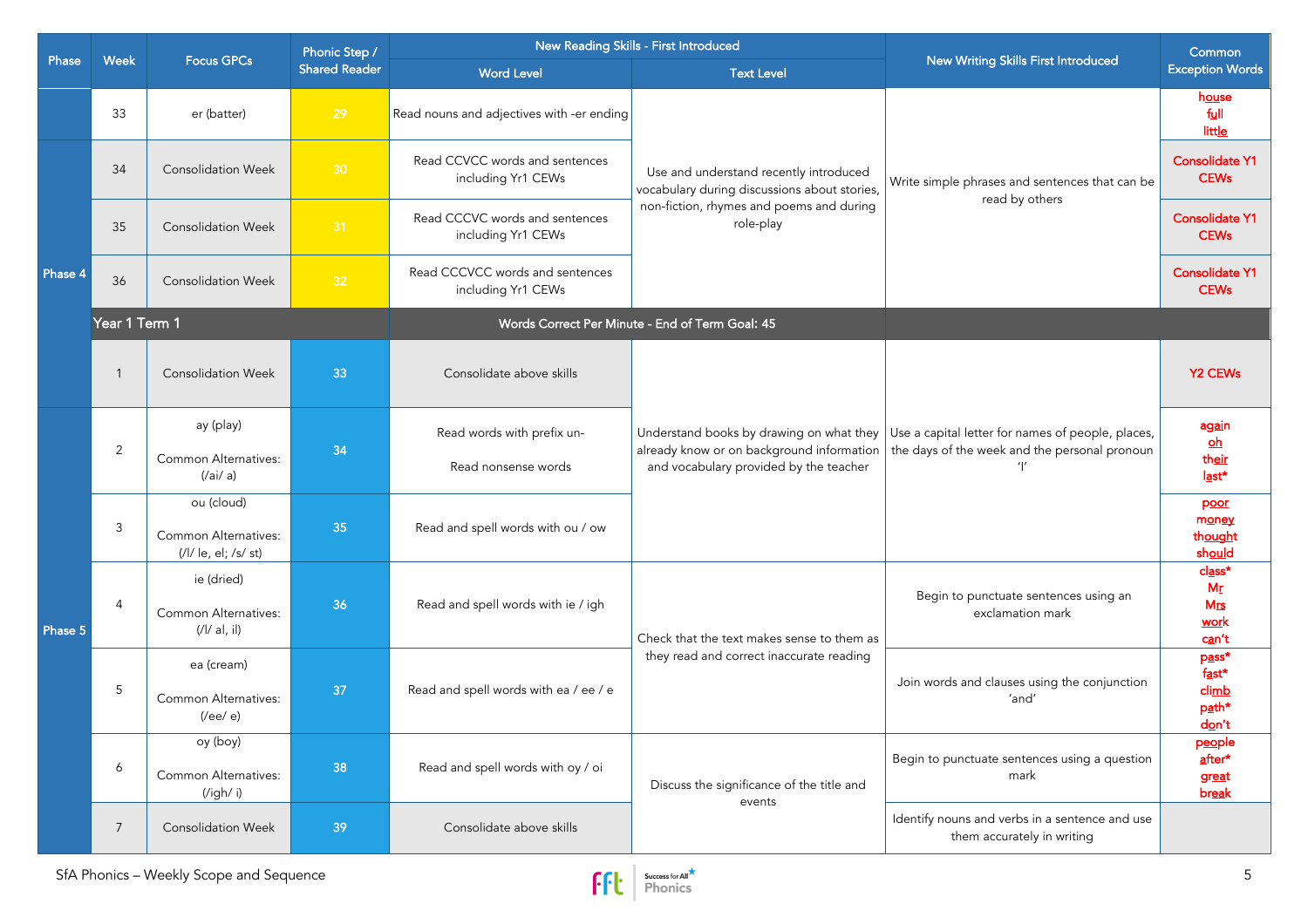|       |               | <b>Focus GPCs</b>                                                  | Phonic Step / | New Reading Skills - First Introduced                                                                  |                                                                                             |                                                                                                                                                        | Common                                       |                                     |
|-------|---------------|--------------------------------------------------------------------|---------------|--------------------------------------------------------------------------------------------------------|---------------------------------------------------------------------------------------------|--------------------------------------------------------------------------------------------------------------------------------------------------------|----------------------------------------------|-------------------------------------|
| Phase | <b>Week</b>   |                                                                    |               |                                                                                                        | <b>Shared Reader</b>                                                                        | <b>Word Level</b>                                                                                                                                      | <b>Text Level</b>                            | New Writing Skills First Introduced |
|       | 8             | ir (girl)<br><b>Common Alternatives:</b><br>(Vw/wh)                | 40            | Read and spell words with ir / ur / er                                                                 | Discuss the significance of the title and<br>events                                         | Identify nouns and verbs in a sentence and use<br>them accurately in writing                                                                           | an x<br>many<br>who<br>could                 |                                     |
|       | 9             | ue (blue/cue)<br>Common Alternatives:<br>$($ /oa/o $)$             | 41            | Read and spell words with ue /oo                                                                       | Discuss the significance of the title and<br>events                                         | Use adjectives to describe nouns                                                                                                                       | <b>because</b><br>water<br>past*<br>bath*    |                                     |
|       | 10            | aw (jaw)<br>Common Alternatives:<br>(/or/ au)                      | 42            | Read and spell words with aw / or / ore /<br>au                                                        |                                                                                             | Use '-ing' for verbs where no change is spelling<br>is needed in root words                                                                            | hour<br>two<br>$d_{\text{OOT}}$<br>different |                                     |
|       | 11            | ew (blew/new)                                                      | 43            | Read and spell words with ew / ue / oo                                                                 | Make inferences on the basis of what is<br>being said and done                              | Use '-est' where no change in spelling is needed<br>in root words                                                                                      | Christmas<br>would<br>through<br>beautiful   |                                     |
|       | 12            | <b>Consolidation Week</b>                                          | 44            | Consolidate above skills                                                                               |                                                                                             | Use adjectives to describe nouns                                                                                                                       |                                              |                                     |
|       | Year 1 Term 2 |                                                                    |               |                                                                                                        | Words Correct Per Minute - End of Term Goal: 55                                             |                                                                                                                                                        |                                              |                                     |
|       | 13            | a_e (cake)<br>Common Alternatives:<br>(/ai/ ey, ei, eigh)          | 45            | Read endings on split digraph words<br>Read and spell words with a_e / ay / ai / a<br>/ ey / ei / eigh | Predict what might happen on the basis of<br>what has been read so far                      | Join words and clauses using the conjunction<br>'because'                                                                                              | plant*<br>fl <u>oor</u>                      |                                     |
|       | 14            | e_e (delete)<br>Common Alternatives:<br>$($ /ee $/$ ie $)$         | 46            | Read and spell words with e_e / ea / ee / e<br>/ ie                                                    |                                                                                             |                                                                                                                                                        | every<br>whole                               |                                     |
|       | 15            | i_e (crocodile)<br>Common Alternatives:<br>$($ /or/a, al)          | 47            | Read and spell words with i_e / ie / igh / i                                                           | Participate in discussion about what is read<br>to them, taking turns and listening to what | Use a definite article (the), an adjective and a<br>noun to write an expanded noun phrase                                                              | only<br>move                                 |                                     |
|       | 16            | o_e (bone)<br>Common Alternatives:<br>$($ /oa/ou $)$               | 48            | Read and spell words with o_e / oa / o /<br>ou                                                         | others say                                                                                  | Use an indefinite article (a), an adjective and a<br>noun to write an expanded noun phrase                                                             | father<br>grass*                             |                                     |
|       | 17            | u_e (flute/cute)<br>Common Alternatives:<br>(/oo/ ui, ou; /yoo/ u) | 49            | oo / ui / ou                                                                                           | read to them                                                                                | Read and spell words with u_e / ew / ue / Explain clearly their understanding of what is Use the spelling rule of adding the 's' marker for<br>plurals | eye                                          |                                     |

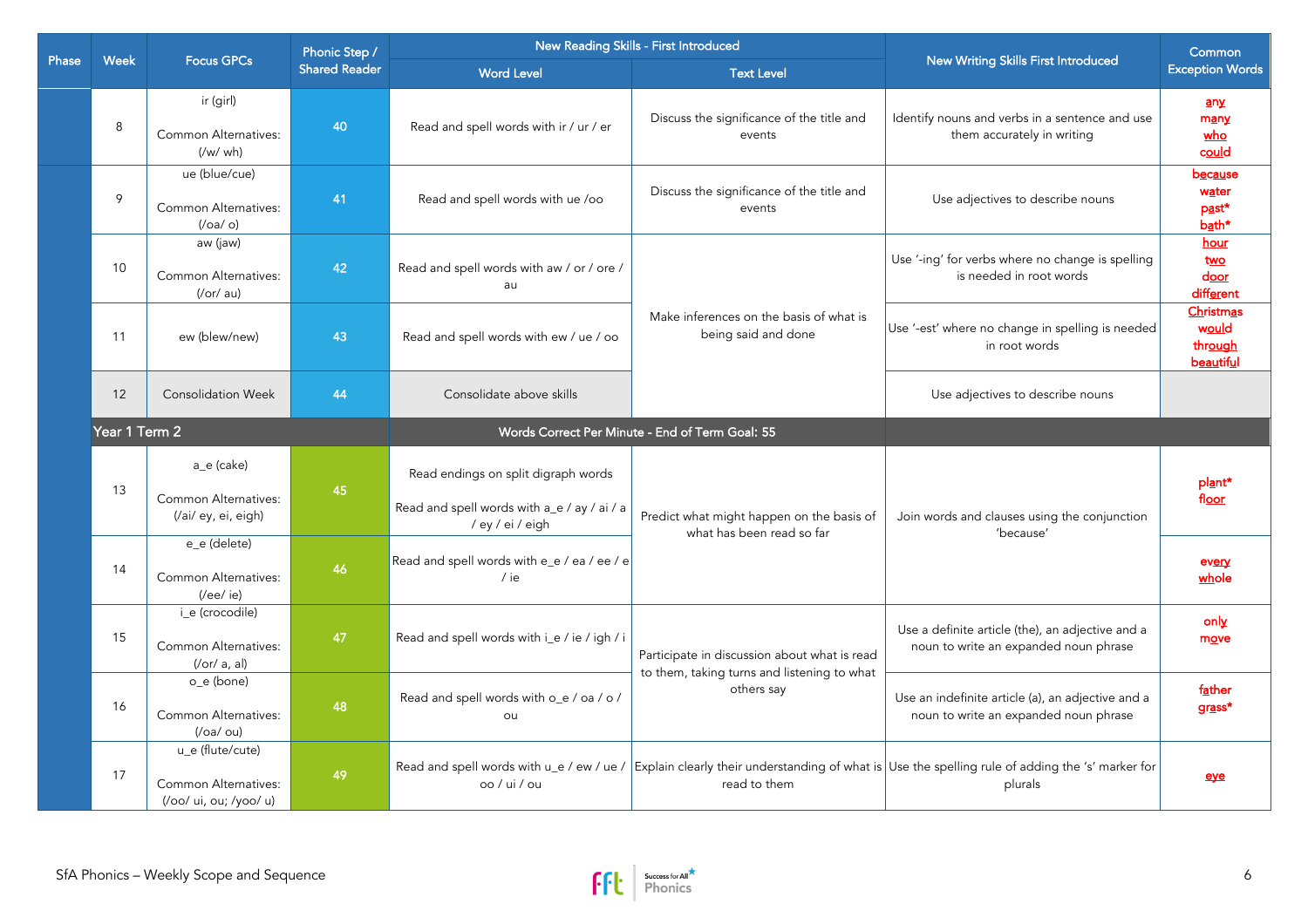|              |               | <b>Focus GPCs</b>                                                                        | Phonic Step /        | New Reading Skills - First Introduced                                   |                                                                                                          | New Writing Skills First Introduced                                   | Common                              |
|--------------|---------------|------------------------------------------------------------------------------------------|----------------------|-------------------------------------------------------------------------|----------------------------------------------------------------------------------------------------------|-----------------------------------------------------------------------|-------------------------------------|
| <b>Phase</b> | Week          |                                                                                          | <b>Shared Reader</b> | <b>Word Level</b>                                                       | <b>Text Level</b>                                                                                        |                                                                       | <b>Exception Words</b>              |
|              | 18            | <b>Consolidation Week</b>                                                                | 50                   | Consolidate above skills                                                | Explain clearly their understanding of what is                                                           | Use the spelling rule of adding the 's' marker for<br>plurals         |                                     |
|              | 19            | -y (happy)<br>Common Alternatives:<br>$($ /ee $/$ ey $)$                                 | 51                   | Read and spell words with -y / e_e / ea /<br>ee / ie / e / ey           | read to them                                                                                             | Use '-y' endings to create adjectives from nouns                      | busy<br>pretty                      |
|              | 20            | -y (fly)<br>Common Alternatives:<br>(/oo/ u, oul)                                        | 52                   | Read and spell words with -y / i_e / ie / igh<br>/ i                    | Discuss word meanings, linking new<br>meanings to those already known                                    | Use the suffix '-ed' for the past tense of verbs                      | half                                |
|              | 21            | ow (snow)<br>Common Alternatives:<br>(/r/ wr; /or/ oor, our)                             | 53                   | Read and spell words with ow / o_e / oa /<br>$ou$ / $o$                 | Discuss word meanings, linking new<br>meanings to those already known                                    | Use the words who/what/where/when/why/how<br>to ask questions         | parents<br>everybody                |
|              | 22            | soft c (ice)<br>Common Alternatives:<br>$(\sqrt{s}/sc, ce)$                              | 54                   | Read words with suffix -ly<br>Read and spell words with c / s / sc / ce |                                                                                                          | Use '-ly' suffix to form adverbs                                      | sugar                               |
|              | 23            | soft g (gem)<br>Common Alternatives:<br>(/e/ea)                                          | 55                   | Read and spell words with g / ge / dge / j                              | Being encouraged to link what they read or<br>hear read to their own experiences                         | Use an apostrophe for 'it's' as a contraction of 'it<br>is'           | prove<br>improve                    |
|              | 24            | <b>Consolidation Week</b>                                                                | 56                   | Consolidate above skills                                                |                                                                                                          | Use the suffix '-er' and the words 'more' or<br>'most' for comparison |                                     |
|              | Year 1 Term 3 |                                                                                          |                      |                                                                         | Words Correct Per Minute - End of Term Goal: 65                                                          |                                                                       |                                     |
|              | 25            | ire (fire)<br>Common Alternatives:<br>(/ear/ eer, ere; /er/)                             | 57                   | Read and spell words with ire                                           | Draw on what they already know or on<br>background information and vocabulary<br>provided by the teacher | Use an apostrophe to show possession                                  |                                     |
|              | 26            | are (care)<br>Common Alternatives:<br>(/air/ ear, ere; /or/ ar; /u/<br>o) /m/ me; /n/ ne | 58                   | Read and spell words with are / air /ear /<br>ere                       | Make inferences on the basis of what is<br>being said and done                                           | Use an apostrophe for 'I'm' as a contraction of 'I<br>am'             |                                     |
|              | 27            | tch (watch)<br>Common Alternatives:<br>(/o/ a; /c/ ch; /i/ y; /er/<br>or)                | 59                   | Read words with suffix -less<br>Read and spell words with tch / ch / t  | Check that the text makes sense to them as<br>they read and correcting inaccurate reading                | Write sentences using the suffix 'less'                               | Consolidate all<br>Year 1 and 2 CEW |